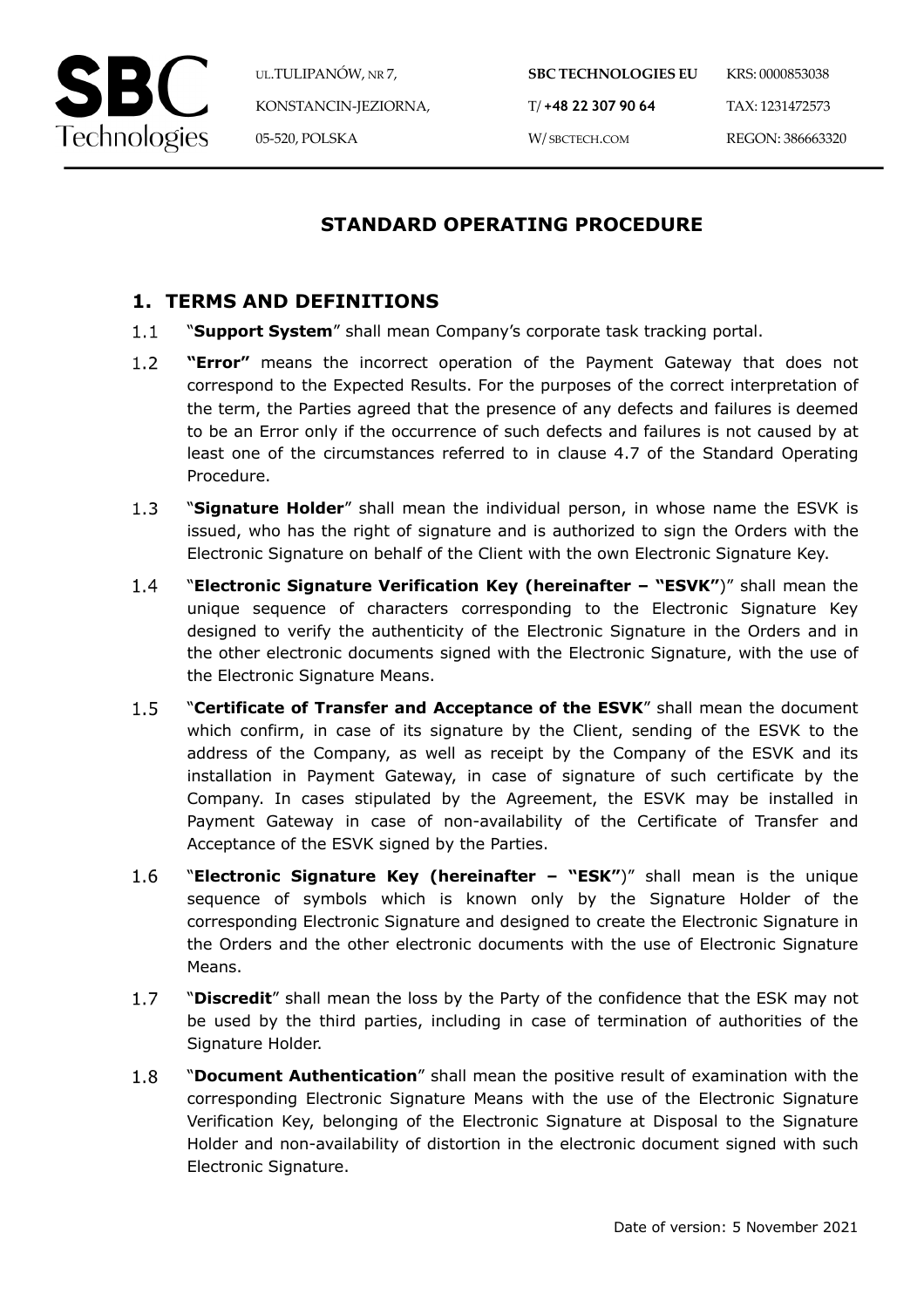- 1.9 "**Order**" shall mean the document executed and transferred by the Client in electronic form with the use of the Applied Programming Interface of Payment Gateway, signed with the ESK of the Client, containing the instruction of the Client to perform the Transaction.
- "**Electronic Signature**" shall mean the information in electronic form which is attached to the Order or otherwise connected with the Order, which is used to determine the person who signs the information. During informational and technological interaction, the Parties use the advanced electronic signature as it is defined in the Regulation of the EU 910/2014 from 23.07.2014.
- 1.11 "**Expected Result**" means the operation of the Payment Gateway in accordance with the Specification.
- **"Critical Error"** means an Error that results in Downtime as well as the Error, as a result of which the payment transaction processing service is not available.
- "**Non-Critical Error**" means an Error that is not a Critical Error.
- **"Downtime"** means the inability to process the payment transactions.
- **"Version"** means a unique serial number of version of the Source Code, compiled and distributed as the Payment Gateway.
- 1.16 **"Source Code"** means the Payment Gateway program code presented in a programming language or mark-up language, which can be seen and edited by human.

### **2. GENERAL PROVISIONS**

- $2.1$ This Standard Operating Procedure (hereinafter - the "Procedure") is aimed at regulating two-way communication between the Company and the Client for the most efficient and rapid response to the needs and requirements of the Client.
- $2.2$ On the Effective Date of the Agreement the Parties have agreed upon the following responsible employees:

| Table Nº 1. Authorized Representatives of the Client |                                               |                                               |                      |  |  |  |
|------------------------------------------------------|-----------------------------------------------|-----------------------------------------------|----------------------|--|--|--|
| Nº                                                   | First Name/ Last Name   Contact email address |                                               | Contact phone number |  |  |  |
|                                                      |                                               |                                               |                      |  |  |  |
| Table № 2. Success Managers of the Company           |                                               |                                               |                      |  |  |  |
| Nº                                                   |                                               | First Name/ Last Name   Contact email address | Contact phone number |  |  |  |
|                                                      |                                               |                                               |                      |  |  |  |

 $2.3$ Subsequently, whenever the composition or the contact information of Success Manager or Authorized Representative is changed, the Parties undertake to immediately notify each other about such changes by e-mail.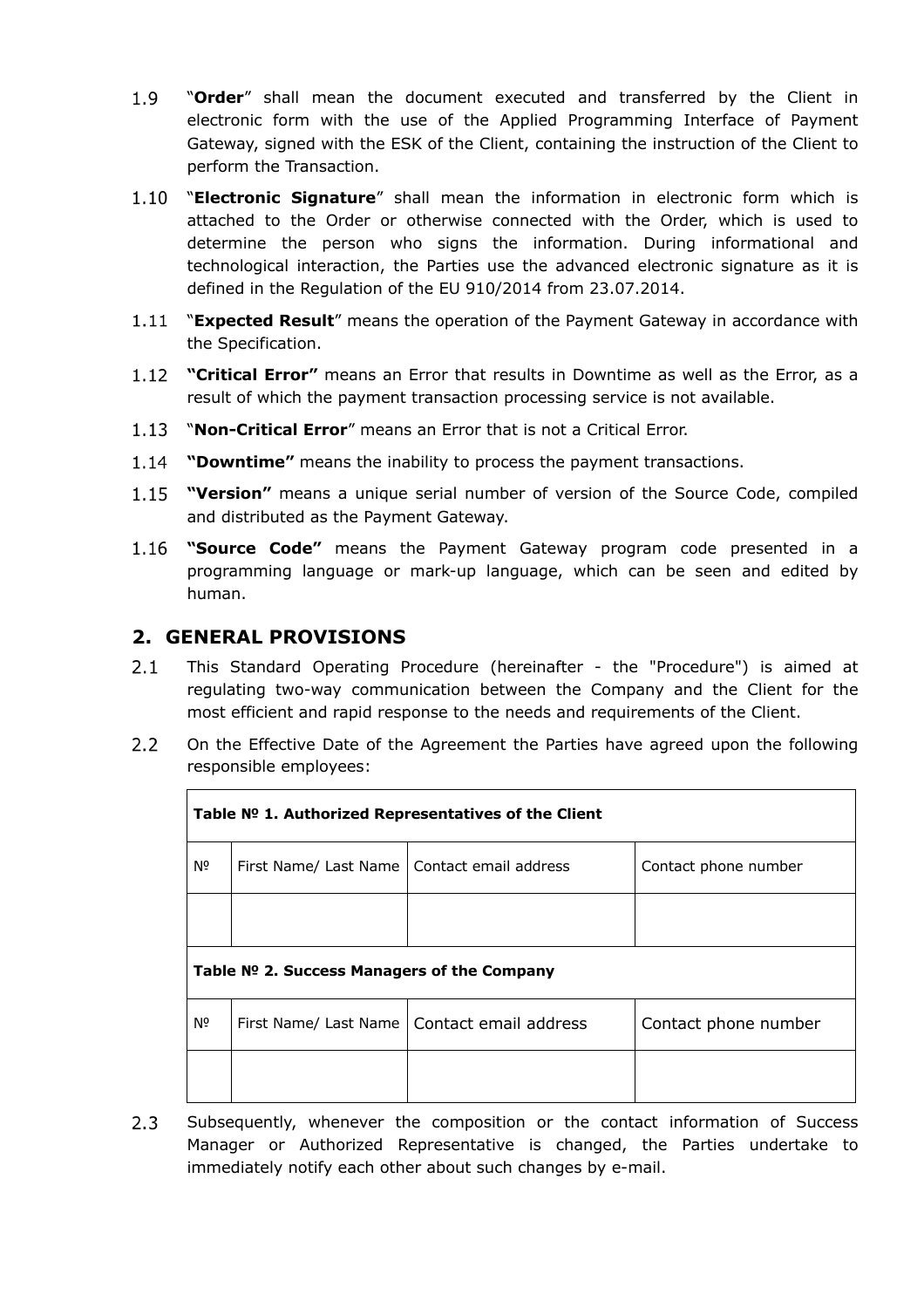- $2.4$ The Client may contact the Success Manager during Working Hours via e-mail or by phone.
- $2.5$ The Company will open the Client an account in the Support System that will be used by the Client to post customization, integration or any other technical Tasks/Tickets. The Company will update each Task and this will use for ongoing technical communication.

### **3. THE USE OF THE SUPPORT SYSTEM**

 $3.1$ The Parties have agreed on the following types of Tickets, depending on the Task set by the Client:

| The Type of the<br><b>Ticket</b> | The purpose of the Task                                                                                                                                                                                                               |
|----------------------------------|---------------------------------------------------------------------------------------------------------------------------------------------------------------------------------------------------------------------------------------|
| <b>Bug</b>                       | The Task of correcting an Error                                                                                                                                                                                                       |
| Task                             | Technical issues associated with the use of the Payment<br>Gateway, objectives for Improvement, as well as the task of<br>changing the configuration of the Payment Gateway or the<br>Installation of new version of Payment Gateway. |

 $3.2$ The Parties have agreed on the following priorities of Tickets of the "Bug" type.

| The Type of Error         | The corresponding priority of Ticket of the<br>"Bug" type. |  |
|---------------------------|------------------------------------------------------------|--|
| Critical error            | Immediate                                                  |  |
| <b>Non-Critical Error</b> | Normal                                                     |  |

- $3.3$ All Tasks of the Licensee shall be recorded in the Support System of the Company by adding the Ticket, if other means of information exchange have not been agreed separately.
- $3.4$ In exceptional cases, for example, when the Authorized Representative does not have access to the Internet as a result of a technical failure or due to unavailability of the Support System, the Task or existing questions can be sent to the Support Team by e-mail during Working Hours or on the designated support Skype group, that will be opened for The Client.
- $3.5$ In case of an emergency problem during non-Working Hours the Authorized Representative could call the support emergency number which granted by Company. Please note this line is available 24/7 for urgent problems ONLY. Any support call to this number during non-Working Hours, will be charged at an hourly rate in amount agreed between parties.
- $3.6$ The Ticket of the "Bug" type shall contain the following information:
- 3.6.1 Date and time of Error detection (by default, the date and time of Error detection is the date of registration of the Ticket in the Support System);
- 3.6.2 The corresponding Priority of the Ticket;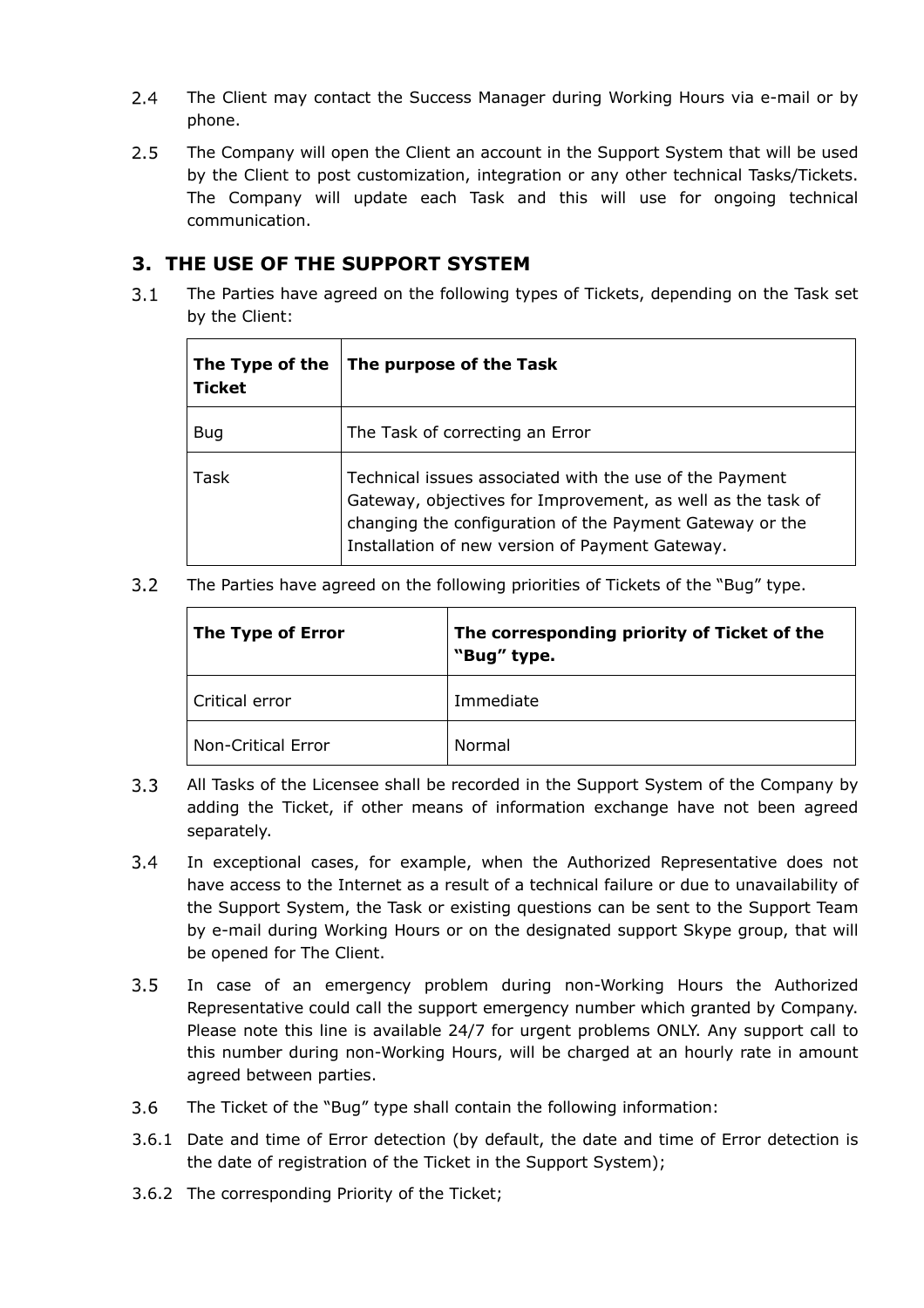- 3.6.3 the detailed description of the circumstances under which the Error has occurred
- 3.6.4 the detailed description of the Error;
- 3.6.5 associated transaction order ids and endpoint ids if applicable.
- $3.7$ the Ticket of the "Task" type shall contain the following information:
- 3.7.1 the date of registration of the Ticket in the Support System;
- 3.7.2 a detailed description of the changes to be made to the configuration of the Payment Gateway, a description of the necessary Improvements.
- $3.8$ After processing the Task by the Company, one of the following statuses shall be assigned to the Ticket, depending on the stage of solving the Task:

| <b>Ticket Status</b> | <b>Ticket Status Description</b>                                             |
|----------------------|------------------------------------------------------------------------------|
| Resolved             | The Task is solved, and the Error is corrected.                              |
| Rejected             | The Task cannot be completed (the requested Improvements cannot be<br>made). |
| In progress          | The Task is queued for execution.                                            |
| <b>New</b>           | The Task is registered in the Support System.                                |

### **4. PROCEDURE FOR RESPONDING TO REQUESTS**

#### $4.1$ **Processing of requests for Error detection includes the following steps:**

- 4.1.1 Analysis and determination of causes of Errors registered by Authorized Representatives, and their localization.
- 4.1.2 Formulation and provision of a Temporary solution.
- 4.1.3 Correction of identified Errors and provision of a Permanent solution.
- 4.1.4 Implementation of technological and functional settings and other measures necessary to ensure the Payment Gateway is operable, keeping the availability of the main functionality developed and implemented by the Company on the basis of terms of specification agreed upon with the Client.
- 4.1.5 Notifying the Client about the problems in the Payment Gateway, found by the Company.

### $4.2$ **Processing of requests for making amendments to the configuration of the Payment Gateway, Improvements or Installation includes the following steps:**

- 4.2.1 Analysis and assessment of the time needed for environment configuration changes, for performance improvements or for Installation.
- 4.2.2 Approval of the timeframe for works execution as well as Versions that will include the planned Improvements.
- 4.2.3 Performance of the Task.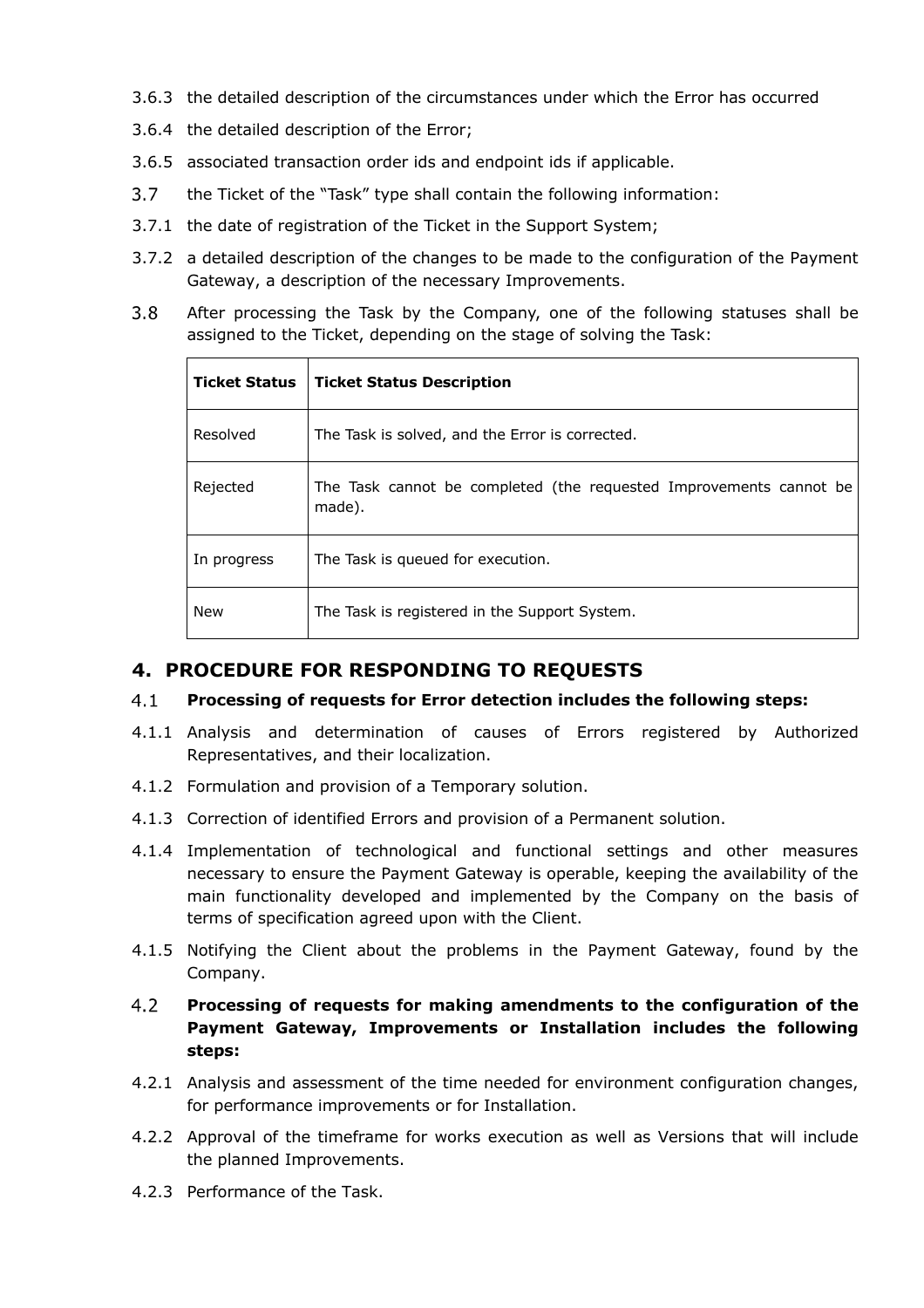#### $4.3$ **Timeframes for provision of Temporary and Permanent solutions depending on the Type of Error are agreed by the Parties in the following table**:

| The Type of Error         | Timeframes for provision of solutions from the<br>moment of receipt of an Error message |                           |
|---------------------------|-----------------------------------------------------------------------------------------|---------------------------|
|                           | <b>Temporary solution</b>                                                               | <b>Permanent solution</b> |
| <b>Critical Error</b>     | 8 hours                                                                                 | 12 hours                  |
| <b>Non-Critical Error</b> | 24 hours                                                                                | In the following Version  |

- $4.4$ The timeframes specified in clause 4.3 of the Procedure shall be calculated from the moment of registration of the Ticket in the Support System (date and time of adding the Ticket) or from the moment of receipt of an Error message in a different order (in exceptional cases, if the Support System cannot be accessed) subject to the provision of all the necessary information to correct Errors. If the Company does not have the necessary information to correct Errors, requested from the Authorized Representative, the timeframes for correction of Errors are calculated from the moment of providing the other information requested.
- $4.5$ For the defects and (or) the failures, referred to in clause 4.7 of the Procedure, the timeframes for provision of Temporary and Permanent solutions shall be agreed by the Parties separately.
- 4.6 The Parties may change the type of Error by mutual agreement by changing the priority of a Ticket. Herewith the Party, that changes the priority of the Ticket shall provide justifications of such change to the other Party.
- 4.7 As defined in clause 1.2 of the Procedure, the following defects and (or) the failures are not recognized by the Parties as Errors, and are not corrected by Employees of the Company in accordance with this Procedure, if it is determined that the cause of these defects and (or) failures is at least one of the cases mentioned below:
- 4.7.1 failures and (or) the downtime of hosting provider and (or) data networks, as well as any failure and (or) downtime of third-party systems, services and equipment integrated with the Payment Gateway;
- 4.7.2 The change of settings and parameters of the Payment Gateway via PAP performed by the Client employees.
- 4.8 After correcting Errors, the Client conducts the Payment Gateway testing in order to verify the correction of Error. The Client shall notify the Company about the test results no later than one (1) business day after the end of testing.

### **5. SCHEDULED UPDATE OF VERSIONS**

- $5.1$ The Company carries out an update of Versions that is associated with general system improvements, security patches, data protection and Errors corrections.
- $5.2$ The Client shall be notified about releases of new Versions via e-mail including possible Downtime of the Payment Gateway if there is any. The Company shall describe Improvements included in the new Version in the newsletter.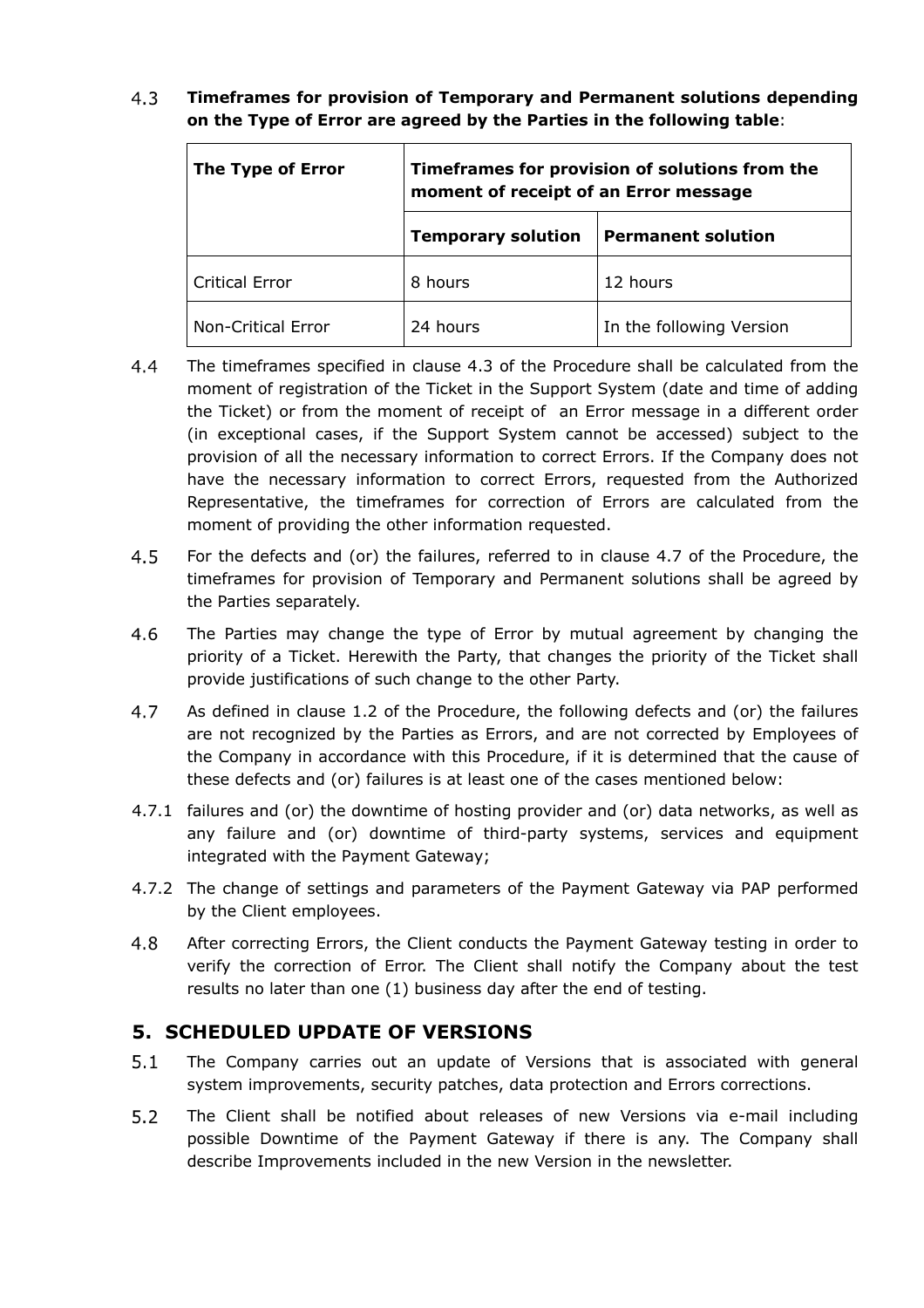### **6. AVAILABILITY ASSESSMENT**

- $6.1$ The Payment Gateway availability is assessed by the online services provided by pingdom.com company to ensure independent monitoring. pingdom.com checks the Payment Gateway functioning from data processing centers worldwide to virtually entirely exclude local control errors due to network failures. Please note that Company grants no warranties and does not bear any secondary responsibility for the availability, amount and accuracy of services rendered by pingdom.com. The Parties agree that pingdom.com acts as a service provider for the Parties but does not act as an agent of any Party.
- $6.2$ Company recommends the Client to open a Professional Account with pingdom.com (see https://www.pingdom.com/pricing). The pingdom.com service checks the accessibility of all the Payment Gateway at one-minute intervals.
- $6.3$ The Client will have access to the accessibility results achieved by pingdom.com and the Company cannot distort them. The Parties may agree to choose any other provider of similar services provided that this service supplier is not any Party's affiliate.

## **7. ESK ISSUING PROCEDURE**

- $7.1$ The Orders sent via internet network in Payment Gateway will be acknowledged as a document signed by the Client subject to simultaneous compliance with the following terms and conditions:
- 7.1.1 the Order is sent with the use of the Company's API and the cryptographic system with the open key, within the frames of which the corresponding ESK are issued;
- 7.1.2 the Order is signed with the ESK issued by the Client;
- 7.1.3 upon verification of the ESK with the use of ESVK, the document authentication is performed, and in case of introduction of alterations into the corresponding electronic document after its signing with the Electronic signature, the document authentication is not performed;
- 7.1.4 the ESVK become effective on the day of their receipt by the Company;
- 7.1.5 the Certificates of Transfer and Acceptance of the ESVK, including invalid ones, are to be kept by the Parties not less than 5 (five) years from the date of expiration of their validity period, unless the longer period is established by the applicable legislation.
- $7.2$ In case of signing by the Parties of the Certificate of Transfer and Acceptance of the ESVK, the validity period of the keys makes 1 (one) year from the date of issue of signing of the Certificate.
- $7.3$ Transfer of the ESVK is performed by the way of sending by the Client of the Certificate of Transfer and Acceptance of the ESVK (hereinafter – "Certificate") containing the ESVK to the address: it@sbctech.com.
- $7.4$ Notification of the Discredit or of expiration of the validity period of the ESVK, the ESK (hereinafter – "Keys") is performed by the Client in accordance with the procedure stipulated by the clause 7.3 of the SOP, after issue of the new Keys and execution of the Certificate of Transfer and Acceptance of the ESVK.